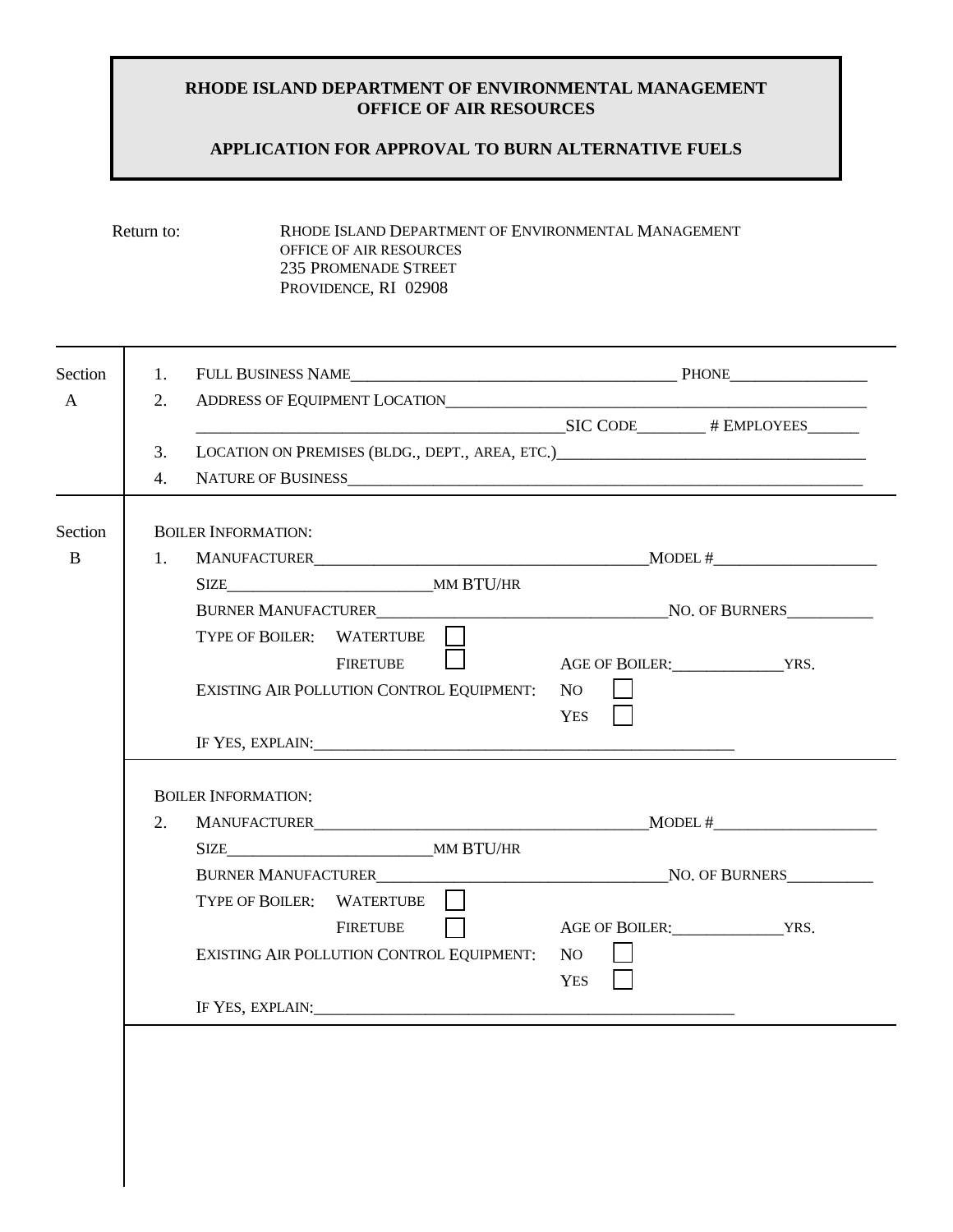| Section                |    | <b>BOILER INFORMATION:</b>                                                                                                                                                                                                     |                                                     |
|------------------------|----|--------------------------------------------------------------------------------------------------------------------------------------------------------------------------------------------------------------------------------|-----------------------------------------------------|
| $\bf{B}$               | 3. |                                                                                                                                                                                                                                | $MODEL \#$                                          |
|                        |    |                                                                                                                                                                                                                                |                                                     |
|                        |    |                                                                                                                                                                                                                                |                                                     |
|                        |    | TYPE OF BOILER: WATERTUBE                                                                                                                                                                                                      |                                                     |
|                        |    | <b>FIRETUBE</b>                                                                                                                                                                                                                |                                                     |
|                        |    | EXISTING AIR POLLUTION CONTROL EQUIPMENT:                                                                                                                                                                                      | N <sub>O</sub>                                      |
|                        |    |                                                                                                                                                                                                                                | YES                                                 |
|                        |    |                                                                                                                                                                                                                                |                                                     |
|                        |    |                                                                                                                                                                                                                                |                                                     |
|                        |    | <b>BOILER INFORMATION:</b>                                                                                                                                                                                                     |                                                     |
|                        | 4. |                                                                                                                                                                                                                                |                                                     |
|                        |    |                                                                                                                                                                                                                                |                                                     |
|                        |    |                                                                                                                                                                                                                                |                                                     |
|                        |    | WATERTUBE    <br><b>TYPE OF BOILER:</b>                                                                                                                                                                                        |                                                     |
|                        |    | <b>FIRETUBE</b>                                                                                                                                                                                                                | AGE OF BOILER: YRS.                                 |
|                        |    | EXISTING AIR POLLUTION CONTROL EQUIPMENT:                                                                                                                                                                                      | NO.                                                 |
|                        |    |                                                                                                                                                                                                                                | <b>YES</b>                                          |
|                        |    |                                                                                                                                                                                                                                |                                                     |
|                        |    | <b>BOILER INFORMATION:</b>                                                                                                                                                                                                     |                                                     |
|                        | 5. |                                                                                                                                                                                                                                |                                                     |
|                        |    |                                                                                                                                                                                                                                |                                                     |
|                        |    |                                                                                                                                                                                                                                |                                                     |
|                        |    | TYPE OF BOILER: WATERTUBE                                                                                                                                                                                                      |                                                     |
|                        |    | FIRETUBE                                                                                                                                                                                                                       | AGE OF BOILER: YRS.                                 |
|                        |    | EXISTING AIR POLLUTION CONTROL EQUIPMENT:                                                                                                                                                                                      | N <sub>O</sub>                                      |
|                        |    |                                                                                                                                                                                                                                | <b>YES</b>                                          |
|                        |    | IF YES, EXPLAIN: The Second Second Second Second Second Second Second Second Second Second Second Second Second Second Second Second Second Second Second Second Second Second Second Second Second Second Second Second Secon |                                                     |
|                        |    | <b>TYPE OF FUELS USED</b>                                                                                                                                                                                                      |                                                     |
| Section<br>$\mathbf C$ | 1. | FUEL:<br>$_{\text{OL}}$                                                                                                                                                                                                        | GRADE: $2 \begin{array}{ c c c } 4 & 6 \end{array}$ |
|                        |    | NAT. GAS                                                                                                                                                                                                                       |                                                     |
|                        |    | <b>OTHER</b>                                                                                                                                                                                                                   |                                                     |
|                        | 2. | <b>ANNUAL USAGE:</b><br>$OL$ $GALS$ .                                                                                                                                                                                          |                                                     |
|                        |    | NAT. GAS $\begin{array}{c} \n- \text{FT}^3\n\end{array}$                                                                                                                                                                       |                                                     |
|                        |    | <b>OTHER</b>                                                                                                                                                                                                                   |                                                     |
|                        | 3. | MAXIMUM FIRING RATE: OIL GALS/HR.                                                                                                                                                                                              |                                                     |
|                        |    | NAT. GAS $\frac{F T^3}{hr}$ .                                                                                                                                                                                                  |                                                     |
|                        |    |                                                                                                                                                                                                                                |                                                     |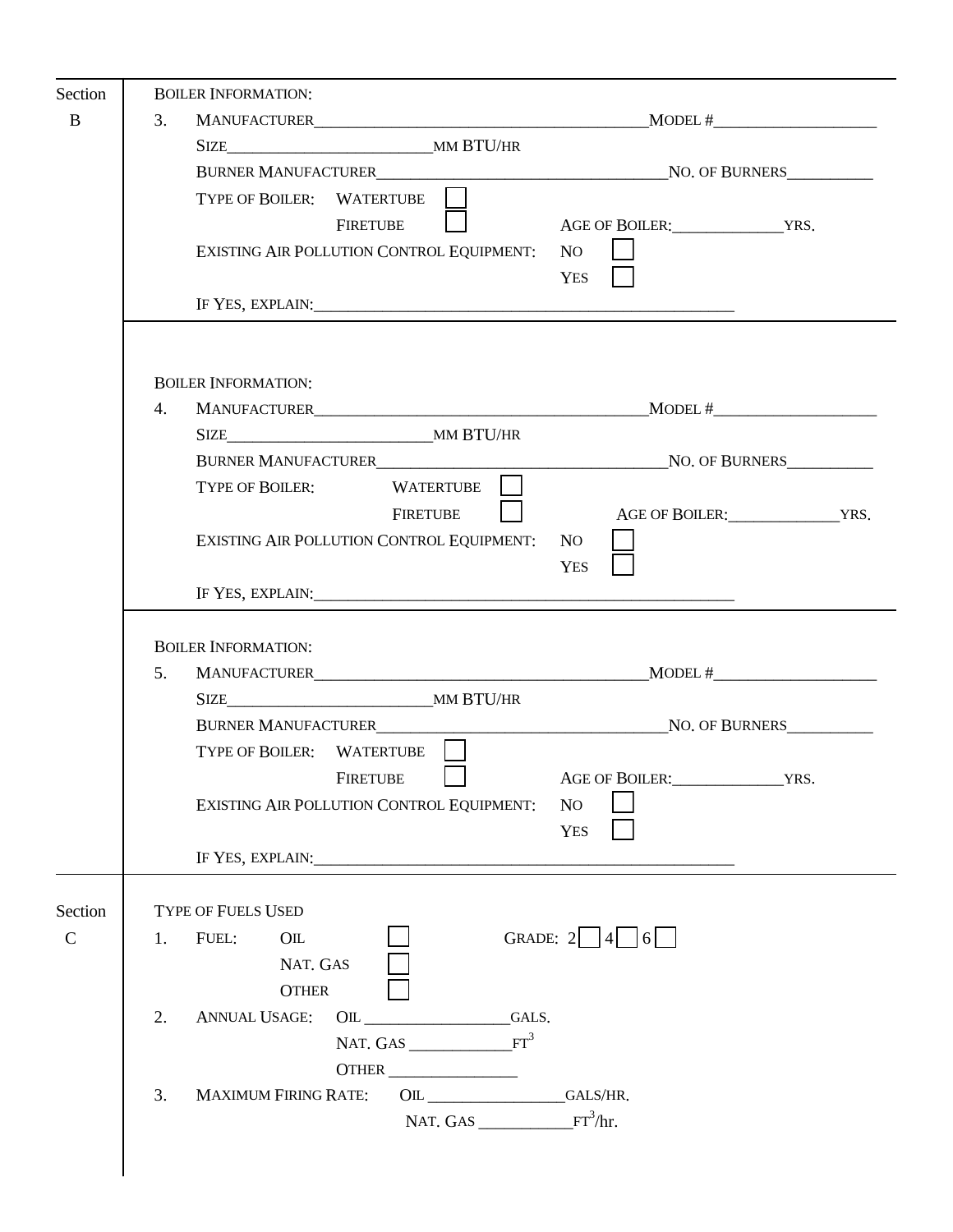| Section<br>$\mathcal{C}$<br>(cont) | <b>FUEL SUPPLIER:</b><br>4.<br>$\begin{picture}(150,10) \put(0,0){\line(1,0){10}} \put(15,0){\line(1,0){10}} \put(15,0){\line(1,0){10}} \put(15,0){\line(1,0){10}} \put(15,0){\line(1,0){10}} \put(15,0){\line(1,0){10}} \put(15,0){\line(1,0){10}} \put(15,0){\line(1,0){10}} \put(15,0){\line(1,0){10}} \put(15,0){\line(1,0){10}} \put(15,0){\line(1,0){10}} \put(15,0){\line($ |  |  |  |
|------------------------------------|------------------------------------------------------------------------------------------------------------------------------------------------------------------------------------------------------------------------------------------------------------------------------------------------------------------------------------------------------------------------------------|--|--|--|
| Section<br>D                       | <b>STACK INFORMATION:</b><br>STACK EXIT DIMENSIONS I.D. [NCHES OR ______ INCHES X _____ INCHES<br>1.<br>STACK HEIGHT ABOVE GROUND FEET<br>2.<br>VOLUME OF GAS DISCHARGED INTO OPEN AIR ___________ ACFM @ _________ ^F<br>3.<br>IS STACK EQUIPPED WITH A RAIN HAT? YES $\Box$ NO<br>4.<br>DISTANCE FROM DISCHARGE TO NEAREST PROPERTY LINE FEET<br>5.                              |  |  |  |
| Section<br>E                       | <b>ALTERNATIVE FUEL INFORMATION:</b><br>1. GENERAL DESCRIPTION OF PROCESS FROM WHICH ALTERNATIVE FUEL IS GENERATED<br>2.<br>ALTERNATIVE FUEL SUPPLIER'S NAME AND ADDRESSS:                                                                                                                                                                                                         |  |  |  |
| Section<br>$\mathbf{F}$            | 3.<br>PERCENT OF FUEL FEED RATE THAT IS ALTERNATIVE FUEL______________________________<br>NAMES OF FULL TIME OPERATORS<br><b>HOURS</b>                                                                                                                                                                                                                                             |  |  |  |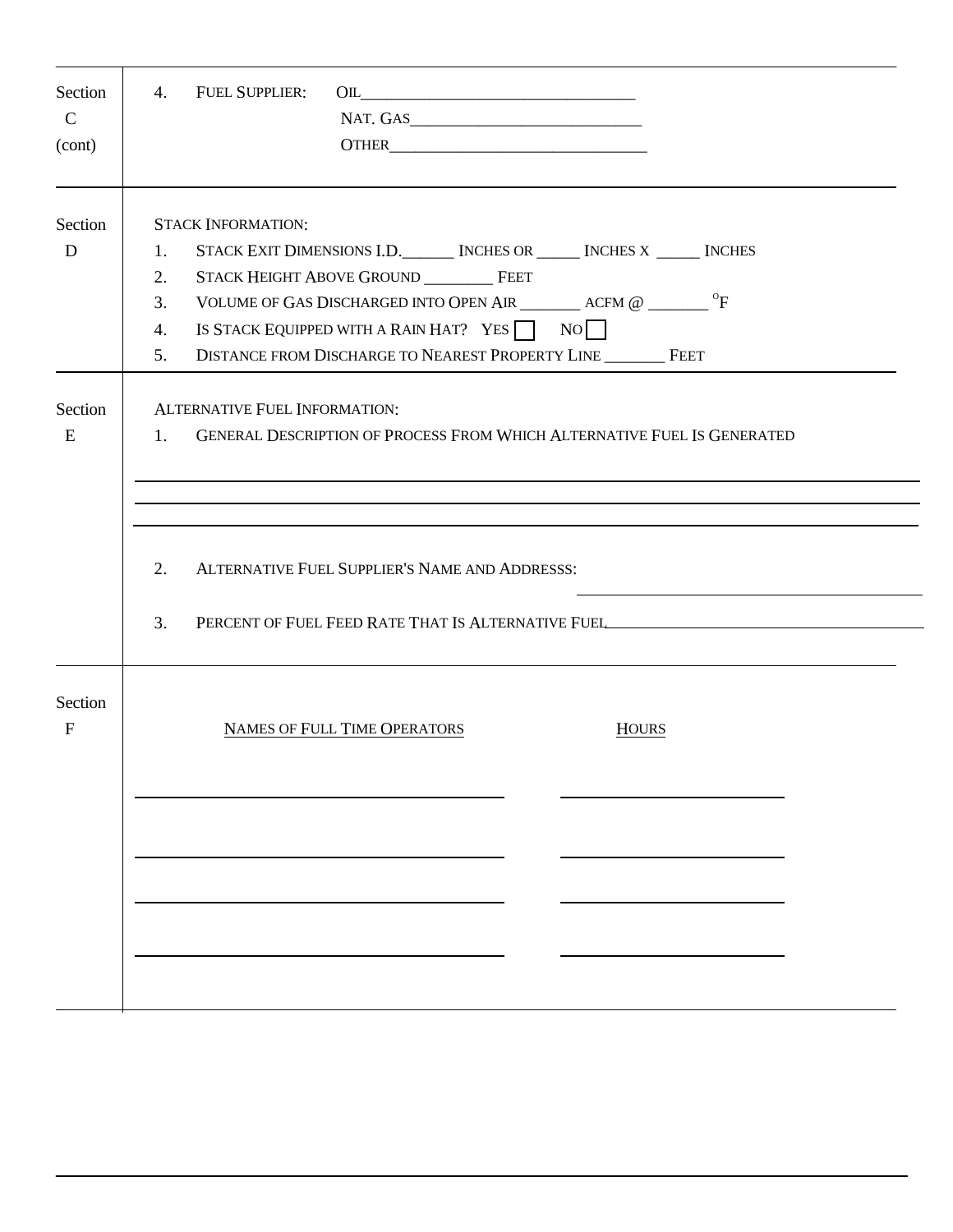INCLUDE WITH THIS APPLICATION THE FOLLOWING:

- 1. AN ANALYSIS OF THE ALTERNATIVE FUEL TO BE BURNED FOR THE PROPERTIES OR CONSTITUENTS LISTED IN "BURNING OF ALTERNATIVE FUELS", 250-RICR-120-05-20, SUBSECTION 250- RICR-120-05-20.8.2.A, HEAVY METALS, FLASH POINT, VISCOSITY, BOTTOM SOLIDS AND WATER AND ASH AND ANY OTHER HAZARDOUS COMPONENTS SUSPECTED OF BEING IN THE MATERIAL.
- 2. A PROPOSED SCHEDULE FOR SAMPLING AND ANALYSIS.
- 3. A SITE PLAN FOR A 300-FOOT RADIUS FROM THE FACILITY.
- 4. BUILDING DIMENSIONS (HEIGHT, LENGTH AND WIDTH) FOR ALL BUILDINGS WITHIN 300 FEET OF THE BOILER STACKS.
- 5. A DIAGRAM SHOWING THE PIPING ARRANGEMENTS FROM ALL STORAGE TANKS TO ALL OF THE BURNERS.

This application is submitted in accordance with the provisions of Chapter 23-23 of the General Laws, as amended, in 250-RICR-120-05-20 and to the best of my knowledge and belief is true and correct.

\_\_\_\_\_\_\_\_\_\_\_\_\_\_\_\_\_\_\_\_\_\_\_\_\_\_\_\_\_\_\_\_\_\_\_\_\_ \_\_\_\_\_\_\_\_\_\_\_\_\_\_\_\_\_\_\_\_\_\_\_\_\_\_\_\_\_\_

\_\_\_\_\_\_\_\_\_\_\_\_\_\_\_\_\_\_\_\_\_\_\_\_\_\_\_\_\_\_\_\_\_\_\_\_\_ \_\_\_\_\_\_\_\_\_\_\_\_\_\_\_\_\_\_\_\_\_\_\_\_\_\_\_\_\_\_

Signature Title

Printed Name Date

1/22